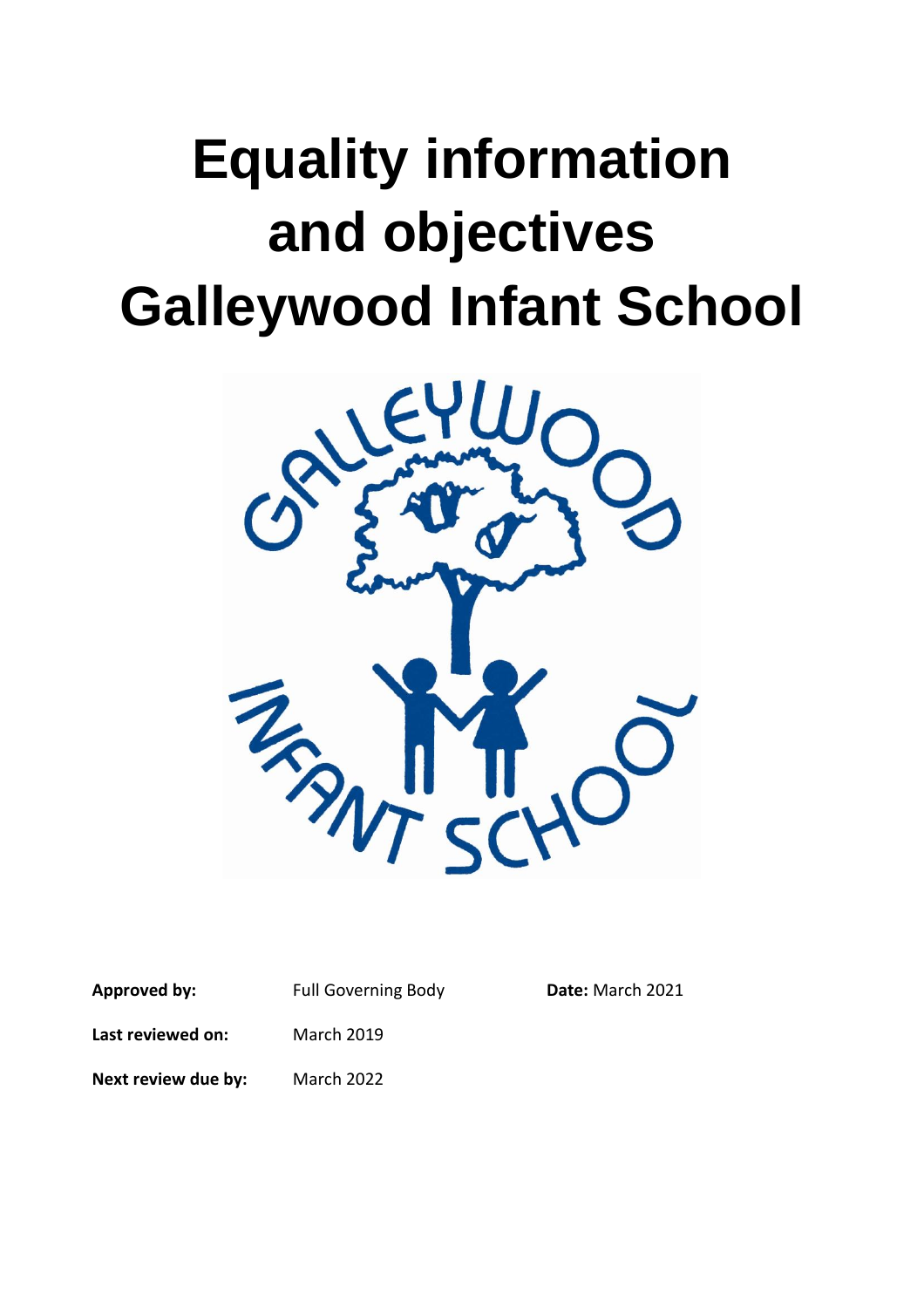## **Contents**

## <span id="page-1-0"></span>**1. Aims**

Galleywood Infant School is an inclusive school where we focus on the well-being and progress of every child and where all members of our community are of equal worth.

We believe that the Equality Act provides a framework to support our commitment to valuing diversity, tackling discrimination, promoting equality and fostering good relationships between people. It also ensures that we continue to tackle issues of disadvantage and underachievement of different groups.

Protected characteristics within the Equality Act include:

age, disability, sex (gender), race (ethnicity), pregnancy and maternity, religion and belief, sexual orientation, gender reassignment, marriage and civil partnership.

## <span id="page-1-1"></span>**2. Legislation and guidance**

This document meets the requirements under the following legislation:

- $\triangleright$  [The Equality Act 2010,](http://www.legislation.gov.uk/ukpga/2010/15/contents) which introduced the public sector equality duty and protects people from discrimination
- ➢ [The Equality Act 2010 \(Specific Duties\) Regulations 2011,](http://www.legislation.gov.uk/uksi/2011/2260/contents/made) which require schools to publish information to demonstrate how they are complying with the public sector equality duty and to publish equality objectives

This document is also based on Department for Education (DfE) guidance: [The Equality Act 2010](https://www.gov.uk/government/publications/equality-act-2010-advice-for-schools)  [and schools.](https://www.gov.uk/government/publications/equality-act-2010-advice-for-schools) 

## <span id="page-1-2"></span>**3. Roles and responsibilities**

The governing body will:

- $\triangleright$  Ensure that the equality information and objectives as set out in this statement are published and communicated throughout the school, including to staff, pupils and parents
- $\triangleright$  Ensure that the published equality information is updated at least every year, and that the objectives are reviewed and updated at least every 4 years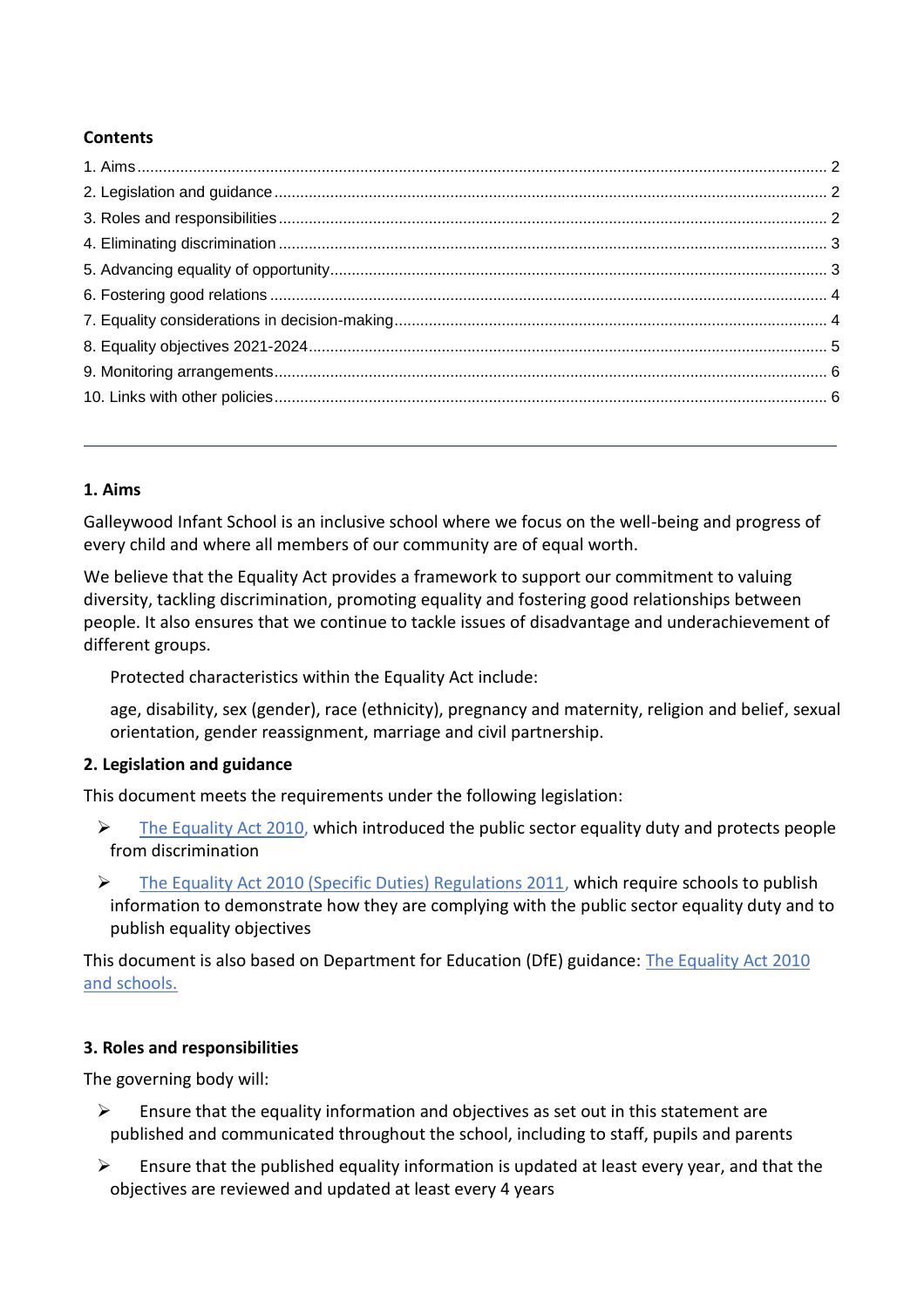$\triangleright$  Delegate responsibility for monitoring the achievement of the objectives on a daily basis to the headteacher

The equality link governor is June Gould, Chair of Governors.

The link governor will:

- $\triangleright$  Meet with the Headteacher and other relevant staff members at least termly to discuss any issues and how these are being addressed
- $\triangleright$  Ensure they are familiar with all relevant legislation and the contents of this document
- $\triangleright$  Attend appropriate equality and diversity training
- $\triangleright$  Report back to the full governing board regarding any issues

The headteacher will:

- $\triangleright$  Promote knowledge and understanding of the equality objectives amongst staff and pupils
- $\triangleright$  Monitor success in achieving the objectives and report back to governors
- $\triangleright$  Meet with the equality link governor at least termly to raise and discuss any issues. This may be as part of a data panel meeting or a governor monitoring visit.
- $\triangleright$  Work with staff to identify any training needs, and deliver training as necessary

All school staff are expected to have regard to this document and to work to achieve the objectives as set out in section 8.

#### <span id="page-2-0"></span>**4. Eliminating discrimination**

The school is aware of its obligations under the Equality Act 2010 and complies with nondiscrimination provisions.

Where relevant, our policies include reference to the importance of avoiding discrimination and other prohibited conduct.

Staff and governors are regularly reminded of their responsibilities under the Equality Act, for example during meetings. Where this has been discussed during a meeting it is recorded in the meeting minutes.

New staff receive training on the Equality Act as part of their induction, and all staff receive refresher training every September.

The designated member of staff responsible for monitoring equality issues is the Headteacher. The equality link governor is currently the chair of governors. They regularly liaise regarding any issues and make staff and governors aware of these as appropriate

#### <span id="page-2-1"></span>**5. Advancing equality of opportunity**

As set out in the DfE guidance on the Equality Act, the school aims to advance equality of opportunity by:

- $\triangleright$  Removing or minimising disadvantages suffered by people which are connected to a particular characteristic they have (e.g. pupils, parents or staff with disabilities)
- $\triangleright$  Taking steps to meet the particular needs of people who have a particular characteristic
- $\triangleright$  Encouraging people who have a particular characteristic to participate fully in any activities (e.g. encouraging all pupils to be involved in the full range of school societies)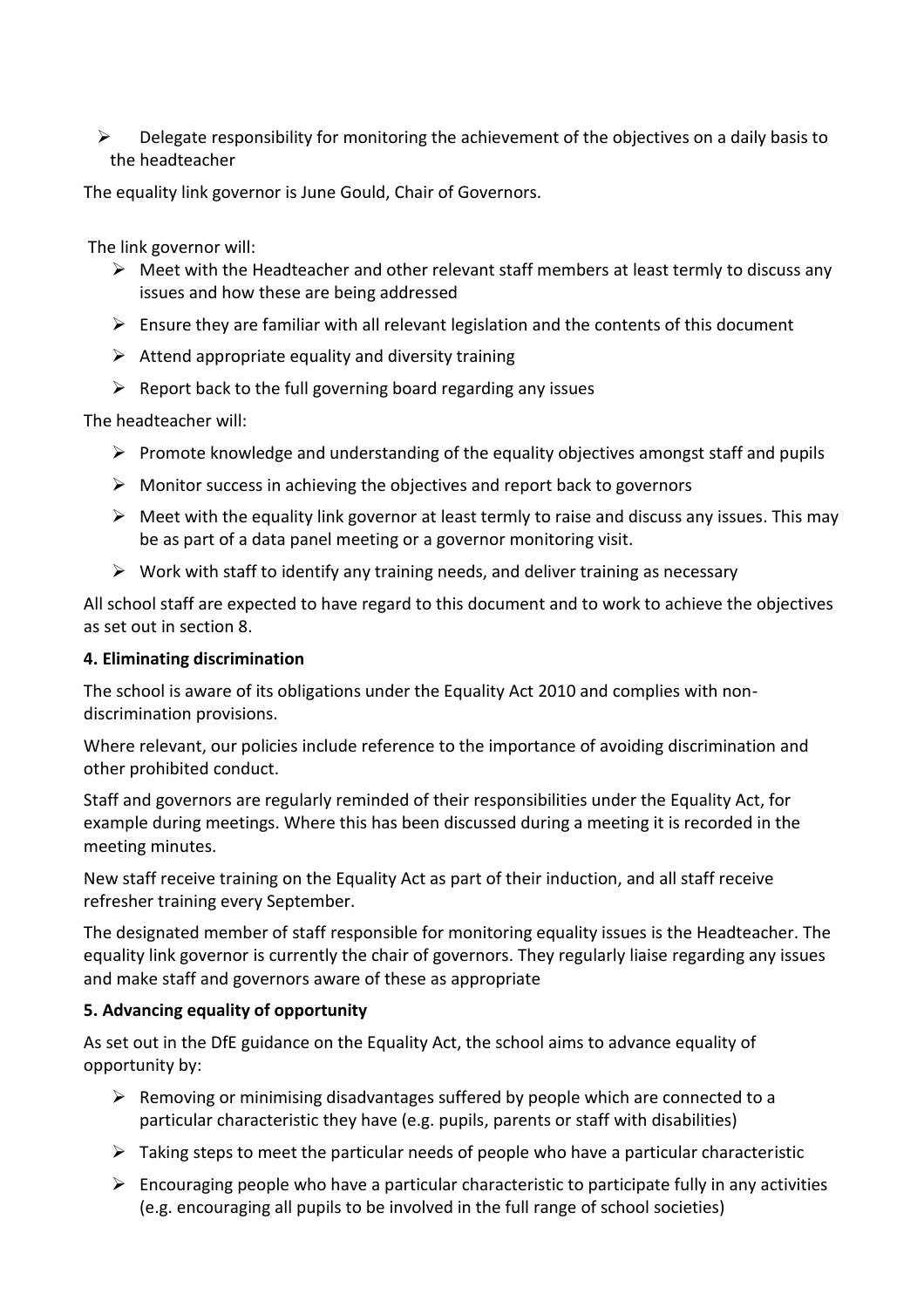In fulfilling this aspect of the duty, the school will:

- $\triangleright$  Publish attainment data each academic year showing how pupils with different characteristics are performing
- $\triangleright$  Analyse the above data to determine strengths and areas for improvement, implement actions in response and publish this information
- $\triangleright$  Make evidence available identifying improvements for specific groups (improved attainment, reductions in behaviour incidents)
- $\triangleright$  Publish further data about any issues associated with particular protected characteristics, and identify any ways we are working to address this.

### <span id="page-3-0"></span>**6. Fostering good relations**

The school aims to foster good relations between those who share a protected characteristic and those who do not share it by:

- ➢ Promoting tolerance, friendship and understanding of a range of religions and cultures through different aspects of our curriculum. This includes teaching in RE, citizenship and personal, social, health and economic (PSHE) education, but also activities in other curriculum areas. For example, as part of teaching and learning in English/reading, pupils will be introduced to traditional stories from a range of cultures
- $\triangleright$  Leading assemblies dealing with relevant issues. Pupils may be encouraged to take part in such assemblies and we may invite external speakers to contribute
- ➢ Working with our local community. This includes inviting leaders of local faith groups to speak in lessons or assemblies and organising school trips and activities based around the local community
- $\triangleright$  Encouraging and implementing initiatives to deal with tensions between different groups of pupils within the school. For example, our school council has representatives from different year groups and is formed of pupils from a range of backgrounds. All pupils are encouraged to participate in the school's activities, such as sports clubs and GIPA events. We also work with parents to promote knowledge and understanding of different cultures through curriculum events and information.
- $\triangleright$  We will seek and develop links with people and groups who have specialist knowledge about particular characteristics as needed to help inform and develop our approach

## <span id="page-3-1"></span>**7. Equality considerations in decision-making**

Galleywood Infant School ensures it has due regard to equality considerations whenever significant decisions are made.

We always consider the impact of significant decisions on particular groups. For example, when a school trip or activity is being planned, the school considers whether the trip:

- $\triangleright$  Takes place on any religious holidays
- $\triangleright$  Is accessible to pupils with disabilities and appropriate support is available
- $\triangleright$  Has equivalent facilities for boys and girls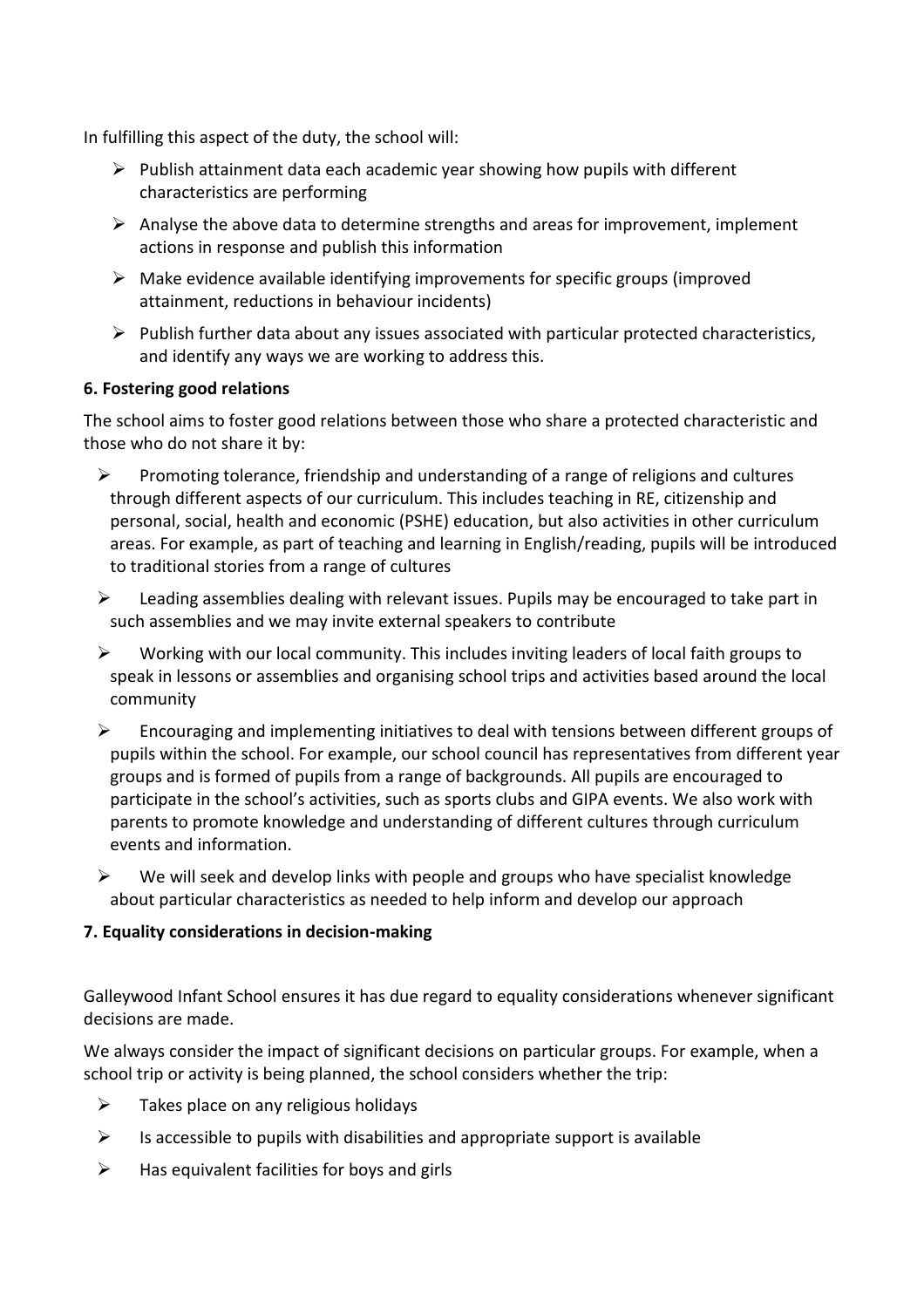The school keeps a written record (known as an Equality Impact Assessment) to show we have actively considered our equality duties and asked ourselves relevant questions. This is recorded at the same time as the risk assessment when planning school trips and activities. The record is completed by the member of staff organising the activity and is stored electronically with the completed risk assessment.

| <b>Objectives</b>                    | How will this be achieved?          | <b>Outcomes</b> |
|--------------------------------------|-------------------------------------|-----------------|
| 1.<br><b>Continue to monitor and</b> | Close tracking of class and group   |                 |
| analyse pupil achievement,           | data by SLT through Pupil           |                 |
| identify groups and individuals      | Progress meetings.                  |                 |
| at risk of underachievement          | Interventions monitored carefully   |                 |
| and act quickly to identify          | by class teachers and SENCo,        |                 |
| appropriate intervention or          | reviewed and adjusted to ensure     |                 |
| additional support needed.           | they lead to accelerated progress   |                 |
|                                      | for individual children.            |                 |
| 2.<br><b>Develop staff expertise</b> | Training in school, with schools in |                 |
| and build capacity within the        | Chelmsford Schools Alliance, with   |                 |
| school and through                   | Inclusion Partner and SEN cluster.  |                 |
| partnerships outside our school      | Proactive approach to building      |                 |
| to support vulnerable children       | links with appropriate outside      |                 |
| and families.                        | agencies; work alongside families   |                 |
|                                      | to seek & secure better outcomes    |                 |
|                                      | for their children.                 |                 |
| To ensure school<br>3.               | PDM time to raise awareness         |                 |
| information is accessible to all     | among all staff. Information        |                 |
| stakeholders, for example            | about first language shared with    |                 |
| parents for whom English is an       | staff team. Verbal explanations/    |                 |
| additional language, those for       | demonstrations offered.             |                 |
| whom reading and writing may         | All communication avoids jargon;    |                 |
| be difficult and any parent with     | all communication sent              |                 |
| vision difficulties.                 | electronically for translation or   |                 |
|                                      | access support if needed.           |                 |
| To increase understanding<br>4.      | PSHE and assemblies to raise        |                 |
| of disability through direct         | awareness of disabilities.          |                 |
| teaching across the curriculum,      | Disability sports assemblies.       |                 |
| tackling prejudice and promote       | Professional development            |                 |
| understanding in relation to         | meetings raise awareness among      |                 |
| people with disabilities.            | staff and seek learning             |                 |
|                                      | opportunities within thematic       |                 |
|                                      | curriculum.                         |                 |

#### <span id="page-4-0"></span>**8. Equality objectives 2021-2024**